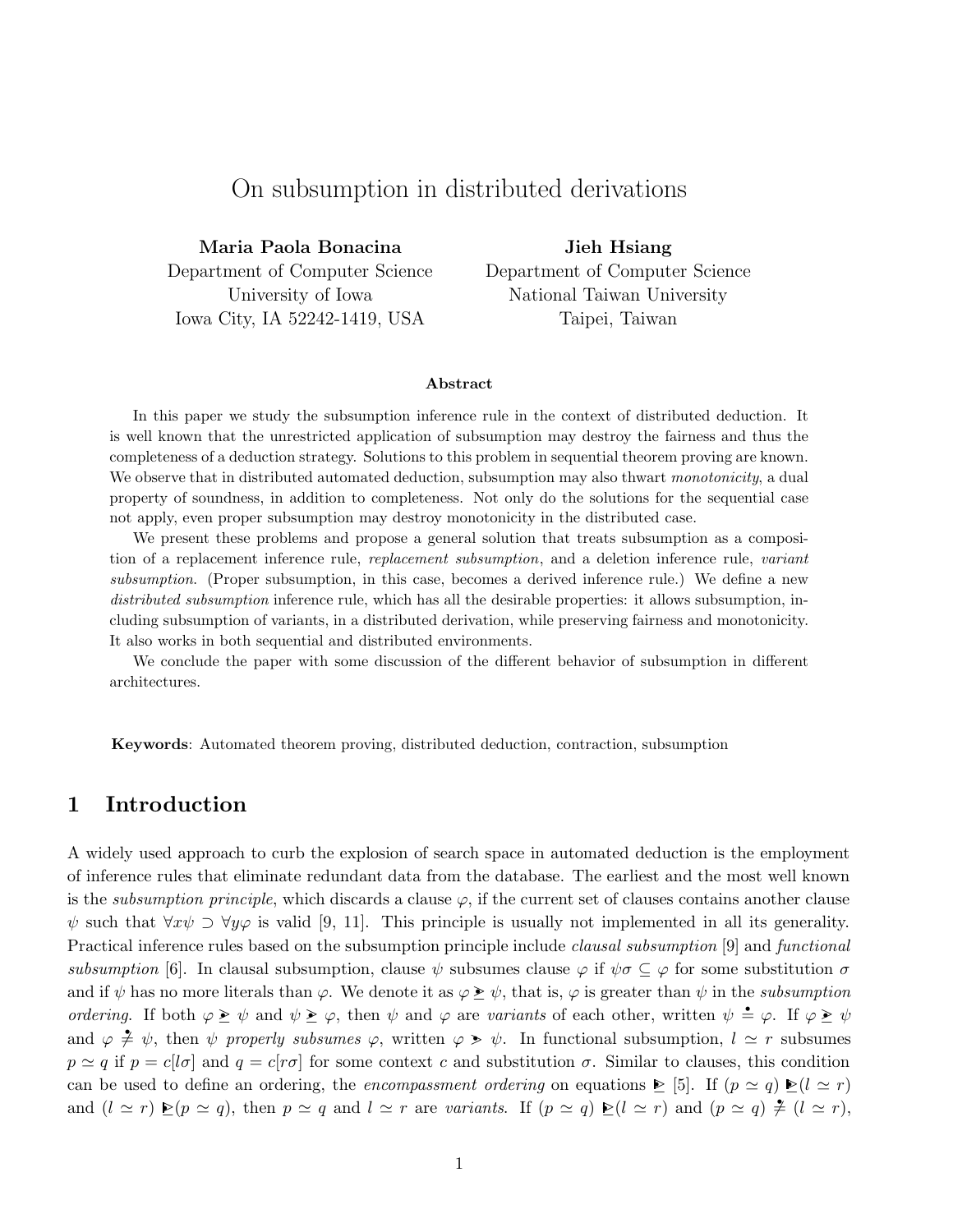then  $(p \simeq q) \blacktriangleright (l \simeq r)$ . Note that both the proper subsumption and proper encompassment orderings are well-founded relations.

The classes of subsumption steps can also be categorized according to when the clauses are generated. A subsumption step where  $\psi$  subsumes  $\varphi$  is called a *forward subsumption* step, if  $\psi$  is generated earlier than  $\varphi$  in the derivation, otherwise it is a *backward subsumption* step.

It is well known from [9] that unrestricted application of subsumption, and especially backward subsumption of variants, may destroy the completeness of a strategy that is otherwise complete. The reason is that a derivation may generate an infinite sequence of variants of the same clause, each of which subsumes its predecessor and prevents any clause in the sequence from being selected for other inferences necessary for obtaining a proof. Technically, the source of the problem is that the subsumption ordering is not well founded. Because of this difficulty, many inference systems include only proper subsumption, since it is well founded and preserves completeness (e.g., [2, 12]). On the other hand, most existing first-order theorem provers (e.g., [10]) do feature subsumption, not just proper subsumption, because eliminating variants is very useful in practice. Completeness is maintained usually by combining the proper subsumption ordering with some other ordering to sort variants. For instance, the prover may associate to each clause its age for the purpose of subsumption and a clause is forbidden to subsume an older variant. This provision prevents the violation to completeness illustrated in [9].

The problem with subsumption becomes much more serious, however, in a distributed derivation. By distributed theorem proving we mean the possibility of having several deduction processes proceeding concurrently and asynchronously. Each one of them owns a portion of the database of clauses and they exchange clauses by message passing. A distributed derivation is made of the derivations developed by these processes. Clauses may be *duplicated*; that is, the same clause may appear in different derivations. In this context, two unprecedented difficulties arise. First, it may happen that a combination of concurrent steps of subsumption of variants deletes all the variants of a clause. This makes the distributed derivation non-monotonic, as theorems of the original theory may be lost. Thus, in addition to the possibility of losing completeness, subsumption of variants causes the even more fundamental problem of losing monotonicity. The solutions known for the sequential case cannot be extended straightforwardly to the distributed one. For instance, sorting variants by age is not sufficient, because the concurrent processes are asynchronous, so that there is no general way to establish that one clause has been generated earlier than another. Second, not only subsumption of variants but proper subsumption itself may also destroy monotonicity in a distributed derivation. This may happen if a process uses a received message  $\psi$  to subsume and delete a clause  $\varphi$  from its own database. Under certain message-passing schemes, there is no guarantee that  $\psi$  is stored in the database of another process. If it is not, both  $\varphi$  and  $\psi$  may be lost, thus violating monotonicity.

In this paper we analyze these issues and provide a comprehensive solution for both sequential and distributed subsumption. We show that the source of the problem lies in a misconception of the subsumption inference rule. We reason that proper subsumption is not deletion of a clause  $\varphi$  by a more general clause  $\psi$ , but rather replacing  $\varphi$  by  $\psi$ . This difference cannot be easily appreciated in the sequential case, where  $\varphi$ and  $\psi$  are stored in the same database. But it is significant in a distributed environment, where inferences may involve clauses belonging to remote databases. Based on this understanding of subsumption, we refine the subsumption inference rule into two rules: *replacement subsumption* and *variant subsumption*. (Under this framework sequential proper subsumption becomes a derived inference rule). In the distributed case,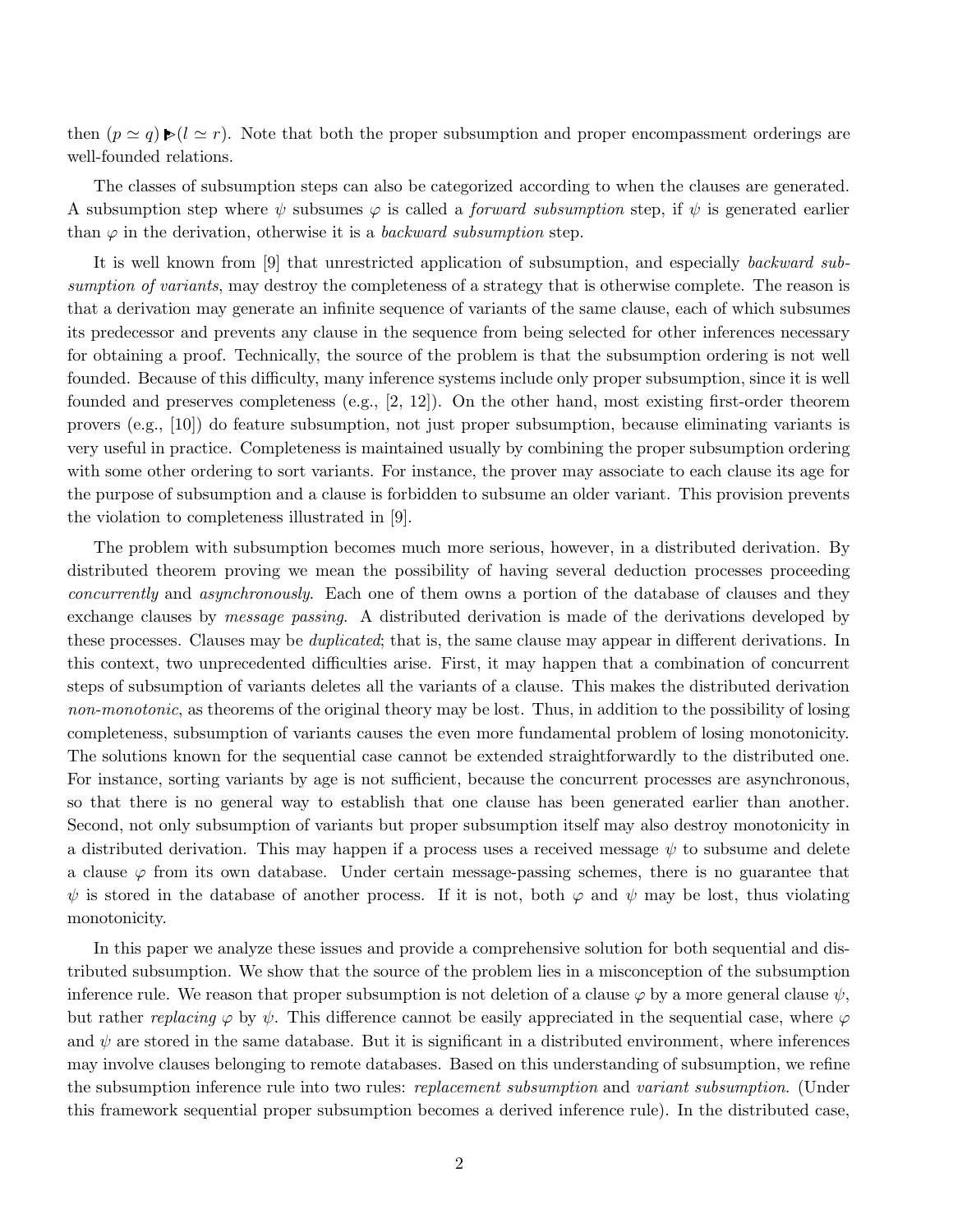variations of the two inference rules are combined into a distributed subsumption inference rule, which has all the desirable properties of subsumption. It allows proper subsumption between clauses stored in remote databases without violating monotonicity, and subsumption of variants while preserving monotonicity and completeness. For the latter we also present a way of achieving well-foundedness for variant subsumption without assuming the existence of a global clock.

The rest of the paper is organized as follows. First, we recall a few basic notions in theorem proving; we outline our approach to distributed deduction, called in [3] distributed deduction by Clause-Diffusion, and introduce a notion of distributed derivations. We then present in detail the problems with subsumption in sequential and distributed derivations. The new subsumption inference rules are then described, and we show they provide a solution to all the mentioned problems.

## Acknowledgements

This work was done while both authors were with the Department of Computer Science of the State University of New York at Stony Brook. In addition to the support from the Department and the University, we acknowledge support from the National Science Foundation under grant CCR-8901322. The first author was also supported by a fellowship of Università degli Studi di Milano, Italy. The manuscript was submitted while the first author was visiting the Mathematics and Computer Science Division of Argonne National Laboratory.

## 2 Distributed deduction

## 2.1 Basic concepts in theorem proving

A theorem proving problem consists in deciding, given a set of clauses S and a clause  $\varphi$ , whether  $\varphi$  is a theorem of S, written  $\varphi \in Th(S)$ . A theorem proving strategy C is specified by a set of *inference rules* I and a search plan  $\Sigma$ . The inference rules can be further characterized into *expansion* inference rules and contraction inference rules. Expansion rules derive new clauses from existing ones and add them to the database. Resolution and paramodulation are two typical expansion inference rules. Contraction rules delete existing clauses and possibly replace them by logically equivalent ones, which are smaller according to some well-founded ordering. Subsumption, tautology elimination, simplification, and normalization are examples of contraction inference rules. While expansion rules are sufficient for completeness, contraction rules are often crucial for the practical success of theorem proving, because they contain the growth of the search space  $[1, 7, 13]$ .

The search plan  $\Sigma$  chooses the inference rule and the premises for the next step. By iterating the application of I and  $\Sigma$ , a *derivation* 

 $S_0 \vdash_{\mathcal{C}} S_1 \vdash_{\mathcal{C}} \ldots S_i \vdash_{\mathcal{C}} \ldots$ 

is constructed. A derivation is required to preserve the theory (i.e., for all  $i \geq 0$ ,  $Th(S_i) \subseteq Th(S_{i+1})$ ), without extending it, (i.e., for all  $i \geq 0$ ,  $Th(S_{i+1}) \subseteq Th(S_i)$ ). The latter is the basic property of soundness, while the former is usually termed *monotonicity*. A derivation is *successful* if it reaches a solution. A theorem-proving strategy  $\mathcal C$  is *complete* if, whenever the input target is indeed a theorem, the derivation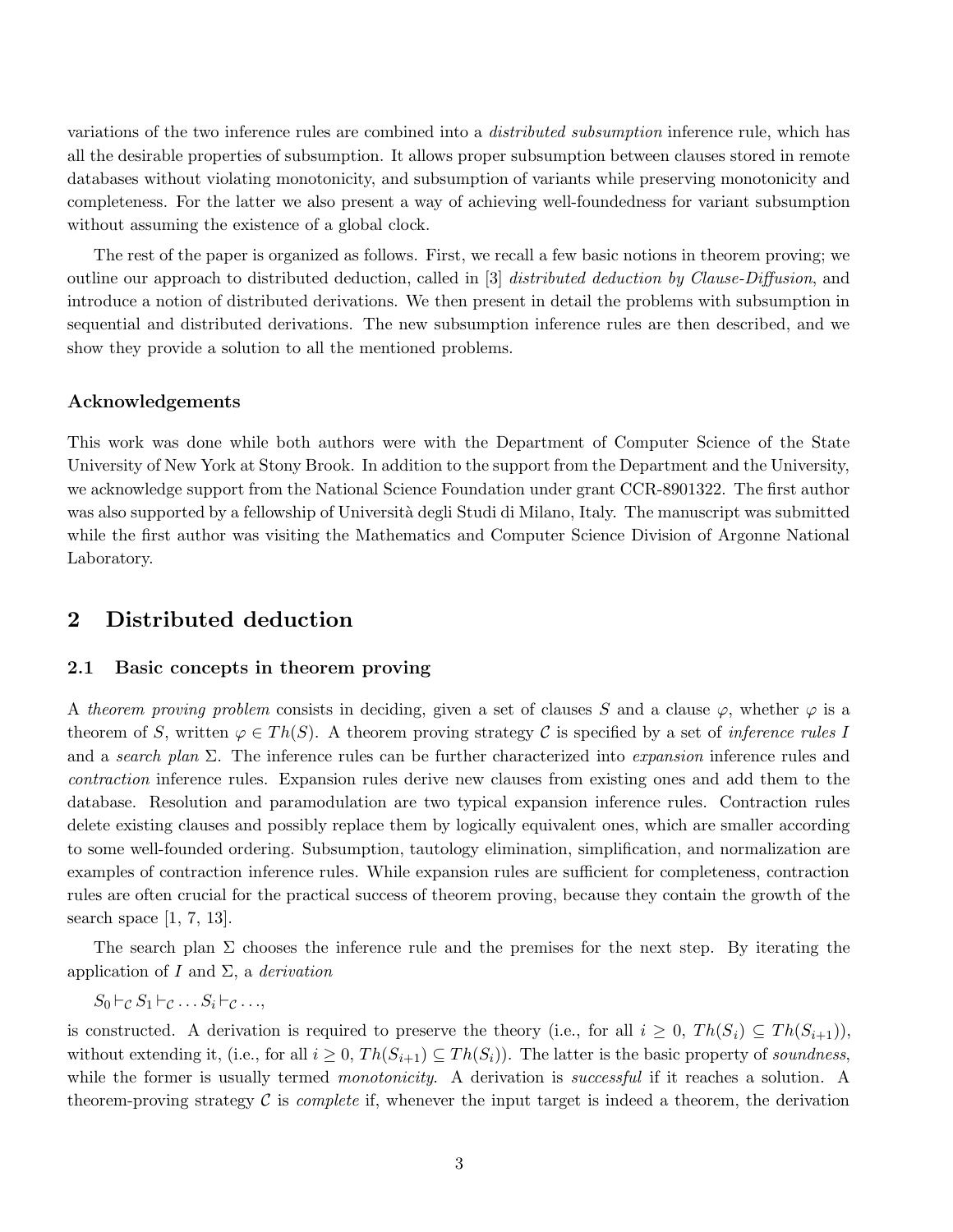constructed by C halts successfully. Completeness involves both the inference rules I and the search plan  $\Sigma$ . First, it requires that if the input target is a theorem, there exist successful derivations by I (completeness of the inference mechanism). Second, it requires that whenever successful derivations exist, the search plan  $\Sigma$  selects a successful derivation among the possible derivations by I from the given input (fairness of the search plan).

#### 2.2 Distributed theorem proving

Given a complete strategy  $\mathcal{C} = \langle I; \Sigma \rangle$ , we address the problem of how to execute C in a distributed environment. By distributed environment we mean a network of computers or a loosely coupled, asynchronous multiprocessor with distributed memory. The latter may be endowed with a shared memory component. Our "Clause-Diffusion" methodology does not depend on a specific architecture; it can be realized on different ones. Parameters such as the amount of memory at each node, the availability of shared memory, and the topology of the interconnection are variable.

The basic idea in our approach is to partition the search space among the processors, or nodes. The search space is determined by the input clauses and the inference rules. At the clause level, the input and the generated clauses are distributed among the nodes. For this purpose we need an *allocation algorithm*, which decides where to allocate a clause. Once a clause  $\psi$  is assigned to processor  $p_i$ ,  $\psi$  becomes a *resident* of  $p_i$ . In this way each node  $p_i$  is allotted a subset  $S^i$  of the global database. The union of all the  $S^i$ 's, which are not necessarily disjoint, forms the current database S. Each processor is responsible for applying the inference rules in I to its residents, according to the search plan  $\Sigma$ . Since the global database is partitioned among the nodes, no node is guaranteed to find a proof using only its own residents. To assure that a solution will be found when one exists, the nodes need to exchange information, by sending each other their residents in the form of messages, called *inference messages*. The inference messages issued by  $p_i$ Let the other processors know which clauses belong to  $p_i$ , so that they can use them to perform inferences with their own residents. In a purely distributed system, the inference messages may be sent via routing or broadcasting. In a mixed environment (i.e., with a distributed memory and a shared memory component), they may be communicated through the shared memory.

The separation of residents and inference messages can be used to partition the search space at the inference level as well. Using the paramodulation inference rule as an example, one may establish that the inference messages are paramodulated into the residents, but not vice versa. This restriction has two purposes. First, it distributes the expansion inference steps among the nodes. Second, it prevents a systematic duplication of steps: if this rule were not in place, the paramodulation steps between two residents  $\psi_1$  of  $p_1$  and  $\psi_2$  of of  $p_2$  would be performed twice, once when  $\psi_1$  visits  $p_2$  and once when  $\psi_2$ visits  $p_1$ . Other expansion inference rules can be treated in a similar way, including non-binary inference rules [3]. While subdividing the expansion steps serves its purpose, it is not productive to subdivide the contraction steps, since the motivation behind contraction is to keep the database always at the minimal. In a *contraction-based strategy*, an expansion step should be performed only if all the premises are fully reduced, at least with respect to the local database. To ensure this, we require that each processor keep both its residents and received inference messages fully contracted.

Let us call the clause newly generated from an expansion step a raw clause. In the presence of contraction rules, a raw clause should not become a resident until it has been maximally reduced. Thus, our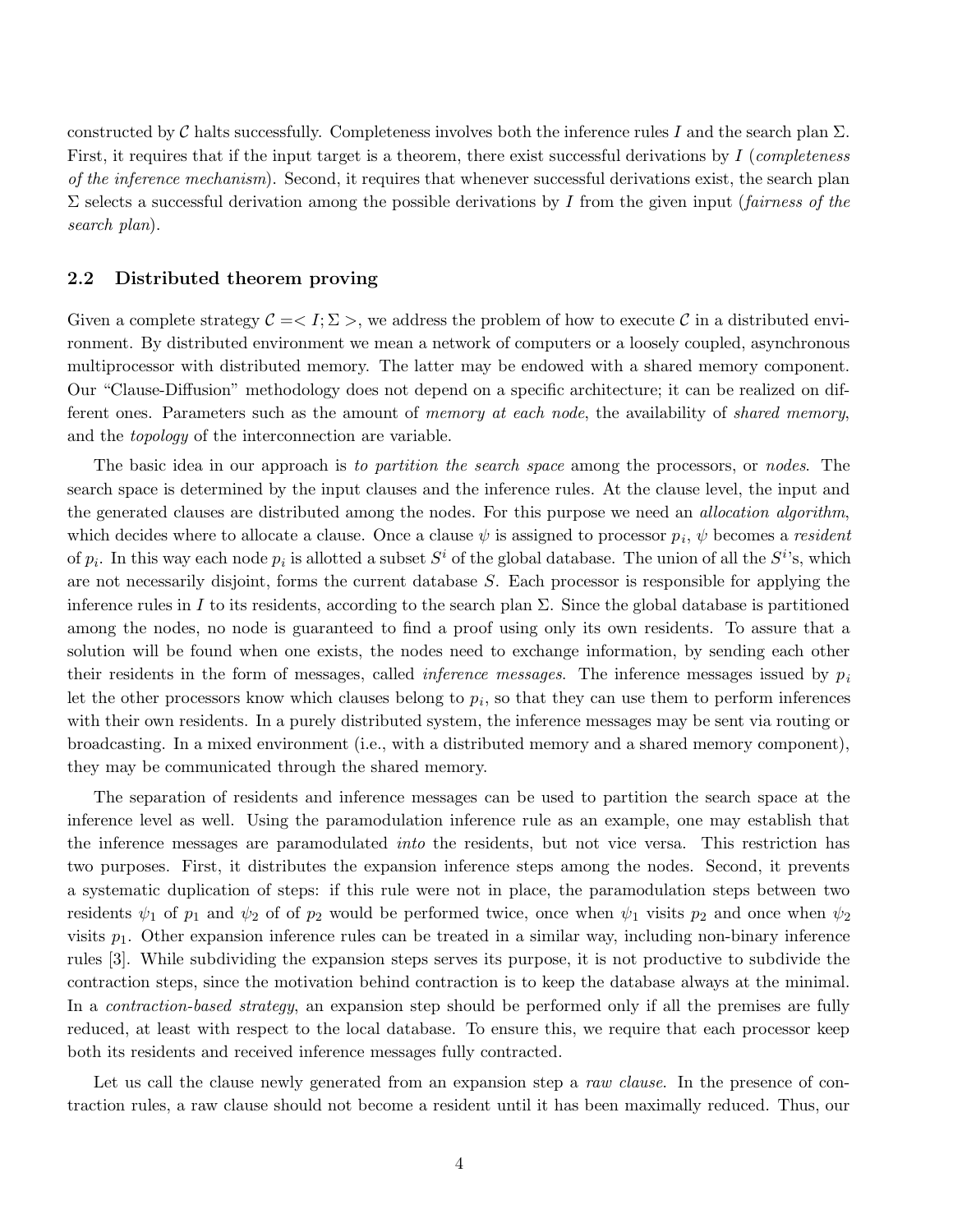method also features a number of distributed contraction schemes [3] to reduce a clause with respect to the global, distributed database. After contraction, a raw clause becomes a new settler, i.e. a clause to be given to the allocation algorithm to be assigned to some node.

This is the basic working of the "Clause-Diffusion" approach to distributed automated deduction: inter-contraction and local expansion inferences at the nodes among residents and inference messages, distributed contraction, allocation of new settlers, and mechanisms for passing inference messages. By specifying the inference mechanism I, the search plan  $\Sigma$  to schedule inference steps and communication steps, the allocation algorithm, the distributed contraction scheme, and the algorithms for routing and broadcasting of messages, one obtains a specific strategy. We refer to [3] for full detail of the methodology and its implementation.

The above elements are summarized in the following notion of distributed derivation: every processor  $p_k$  computes a derivation

$$
(S;M;CP;NS)^k_0\underset{C}{\vdash}(S;M;CP;NS)^k_1\underset{C}{\vdash}\dots(S;M;CP;NS)^k_t\underset{C}{\vdash}\dots,
$$

where  $S_i^k$  is the set of *residents*,  $M_i^k$  is the set of *inference messages*,  $CP_i^k$  is the set of *raw clauses*, and  $NS_i^k$  is the set of new settlers at  $p_k$  at stage i.

A distributed derivation is the collection of the asynchronous derivations computed by the nodes, and it succeeds as soon as the derivation at one node finds a proof. The *state* of the derivations at processor  $p_k$ and stage i is represented by the tuple  $(S; M; CP; NS)^k_i$ . More components may be added, if indicated by a specific strategy. A step in a distributed derivation can be either an inference step or a communication step. For instance, sending an inference message for  $\psi \in S^k$  from node  $p_k$  to an adjacent node  $p_j$  can be written as  $(S^k \cup {\psi}, M^j) \vdash (S^k \cup {\psi}, M^j \cup {\psi}).$ 

## 3 Subsumption in distributed derivations

#### 3.1 The problem with subsumption and fairness

A strategy that allows unrestricted application of subsumption is not complete in general. The following example, appeared originally in [8] and reported in [9] (pages 207-208), illustrates this phenomenon. Consider a resolution theorem proving strategy whose search plan uses the set of support restriction and sorts the set of support as a first-in-first-out queue. Since resolution is refutationally complete, and the first-in-first-out set of support search plan is fair, it follows that the strategy is complete. It is no longer complete, however, if subsumption is added to the inference system and the search plan applies it as soon as possible. Let the input set of clauses be (1)  $P(x, a)$ , (2)  $P(f(x), y) \vee \neg P(x, y)$ , (3)  $\neg Q(y) \vee \neg P(x, y)$ and (4)  $Q(a)$ , where (1)  $P(x, a)$  is originally in the set of support. The search plan selects clause (1) and resolves it first with (2) to generate (5)  $P(f(x), a)$  and then with (3) to yield (6)  $\neg Q(a)$ . The two new clauses are added in this order to the set of support. Next, the search plan selects (5) and resolves it with (2) and with (3), generating (7)  $P(f(f(x)), a)$  and (8)  $\neg Q(a)$ , respectively. Clause (8) back-subsumes (6), so that the search plan selects (7) next and generates (9)  $P((f(f(f(x))), a)$  and (10)  $\neg Q(a)$ . Again, (10) back-subsumes (8) and (9) is selected. The derivation proceeds indefinitely, always missing to use  $\neg Q(a)$ to resolve with  $Q(a)$  and obtain the empty clause.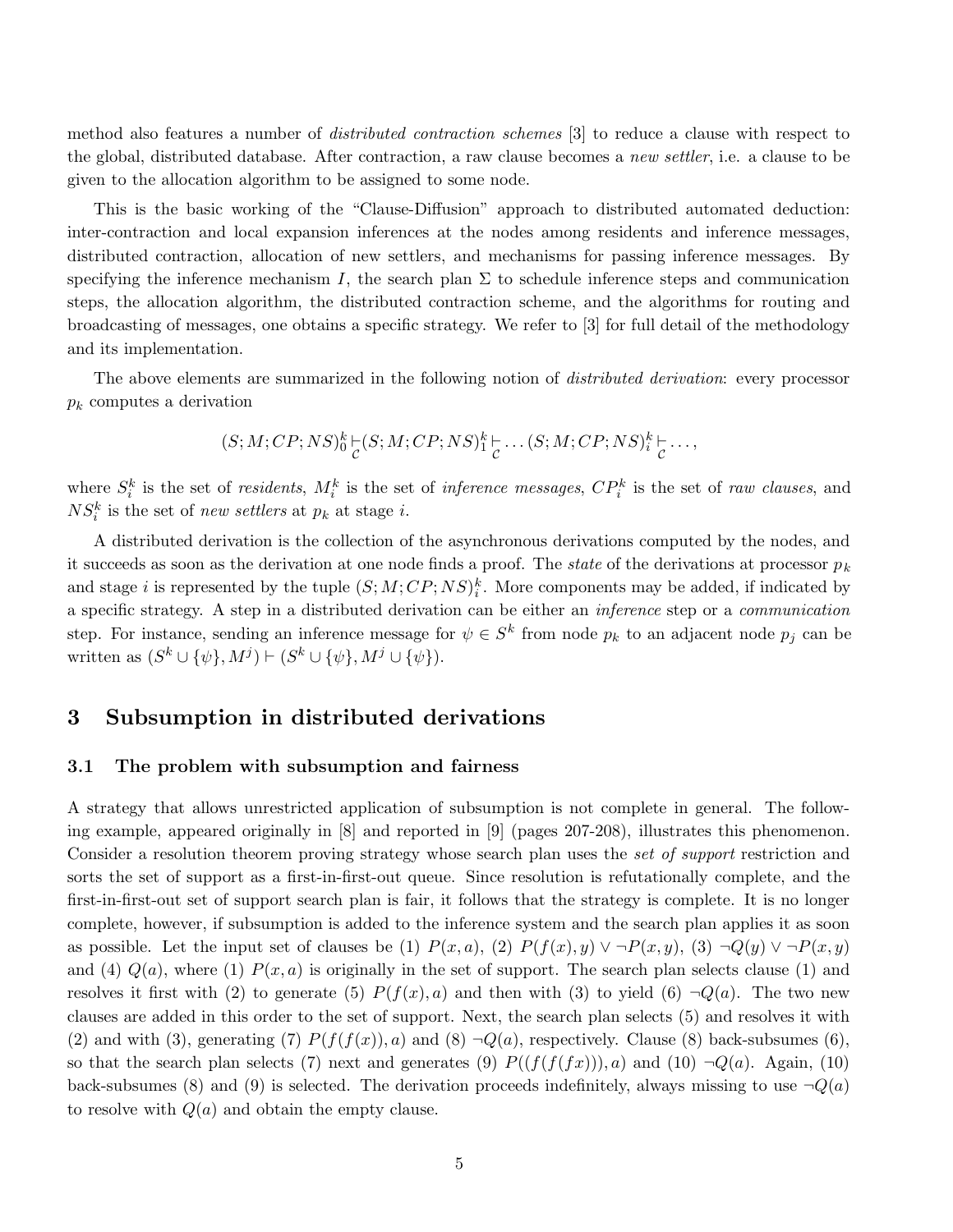As remarked in [9], the root of the problem is that the subsumption ordering is not well founded. In the above example, the derivation generates an infinite sequence  $\neg Q(a) \geq \neg Q(a) \geq \dots$ , where each element subsumes its predecessor, so that the resolution of  $\neg Q(a)$  and  $Q(a)$  is never selected. Thus, a search plan which applies eagerly a non-well-founded contraction rule is not fair, and the strategy is not complete. The usual solution is to label the clauses in some well-founded ordering and perform subsumption of variants according to the ordering. For instance, the restriction of forward subsumption before backward subsumption [9] can be interpreted as labeling the clauses according to the time they are generated.

### 3.2 The problem with subsumption and monotonicity

In distributed deduction, unrestricted application of subsumption may violate not only fairness, but also monotonicity of the derivation. Intuitively, the reason is that in a distributed derivation it is possible to have duplicated data. That is, the same clause  $\varphi$  may be present at the same time in the derivation both as resident at one node and as inference message at another. First, we see how subsumption of variants may be harmful. Envision two variants  $\varphi$  and  $\psi$  residing at nodes  $p_i$  and  $p_j$ , respectively. Assume also that  $p_i$  and  $p_j$  have received, respectively, a copy of  $\psi$  and  $\varphi$  as inference messages. There are several possible scenarios on how subsumption may be done, but none of them is satisfactory. If the strategy establishes that the messages be used to subsume residents first, then both residents will be deleted, destroying monotonicity. If residents subsume inference messages first, then both messages will be subsumed, while both residents will remain intact. This defeats the purpose of subsumption since both variants are still in the global database.

More surprising, even proper subsumption may destroy monotonicity: consider a distributed strategy where messages are subject to contraction along their routes, and messages are deleted at each node after necessary inferences are performed. The first assumption applies to almost all strategies since it reduces the number of redundant messages. The second assumption may be necessary if the nodes do not have sufficient local memory. Let  $P(f(x))$  and  $P(g(y))$  be residents at nodes  $p_i$  and  $p_j$  respectively. Assume that the message carrying  $P(f(x))$  from  $p_i$  has been reduced by an equation  $f(u) \simeq u$  at an intermediate node and arrives at  $p_j$  as  $P(x)$ , and that the message carrying  $P(g(y))$  from  $p_j$  has been reduced by an equation  $g(v) \simeq v$  at an intermediate node and arrives at  $p_i$  as  $P(y)$ . If proper subsumption is applied at the two nodes, then both residents  $P(f(x))$  and  $P(g(y))$  will be subsumed and deleted, resulting in the loss of monotonicity: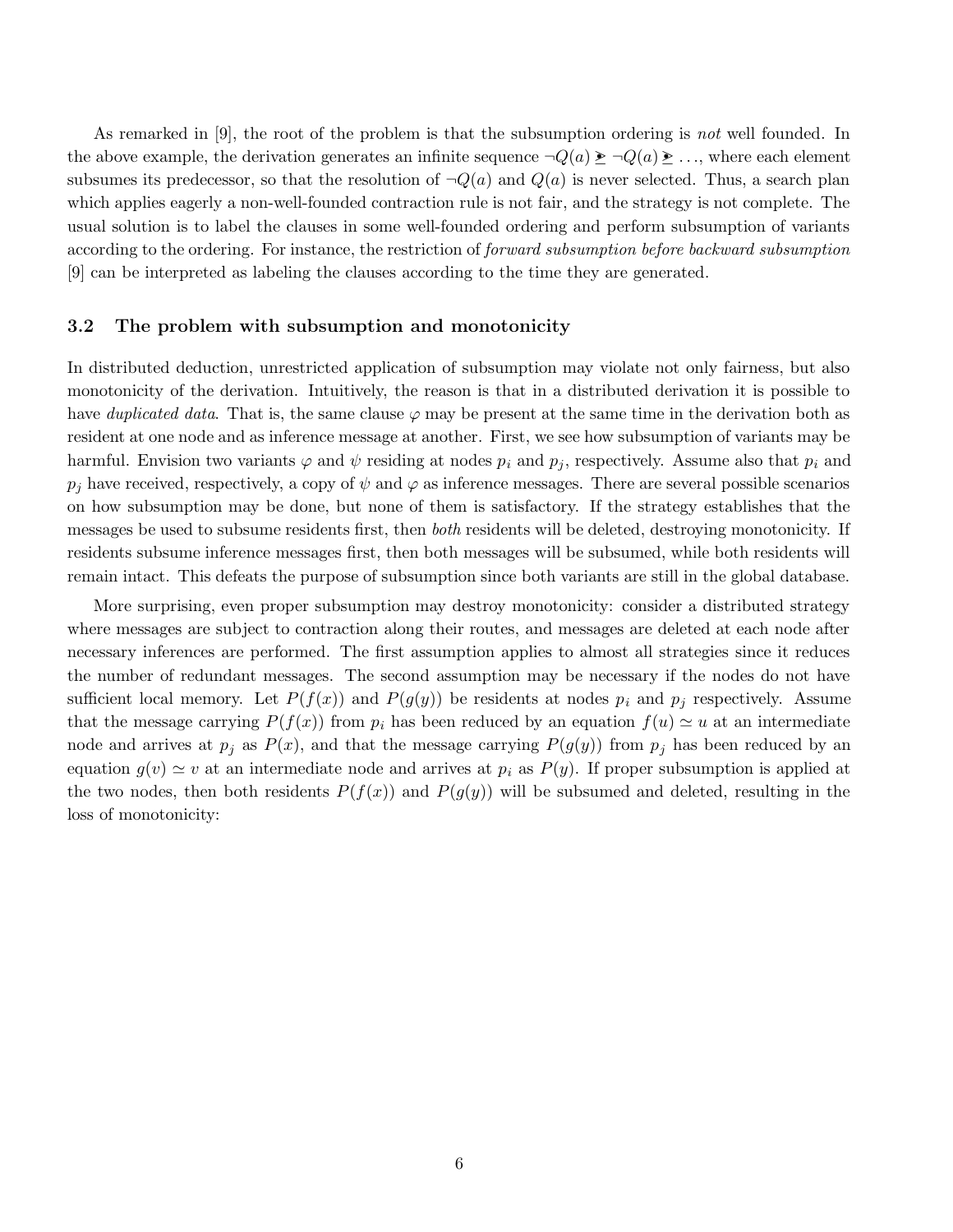| В                                    | F.                                   | time $\downarrow$ |
|--------------------------------------|--------------------------------------|-------------------|
| resident $P(f(x))$                   | resident $P(g(y))$                   | initial state     |
| resident $P(f(x))$<br>message $P(y)$ | resident $P(g(y))$<br>message $P(x)$ | messages arriving |
| message $P(y)$                       | message $P(x)$                       | after subsumption |
| empty                                | empty                                | messages consumed |

## 3.3 Sequential subsumption revisited

A satisfactory solution to the above problems requires a re-examination of the concept of subsumption itself. The essence of contraction is basically replacing a clause by an equivalent or more general one in the database. Thus, *tautological deletion* is replacing a tautology by the clause *true*, which is assumed to be present in any database of clauses. Similarly, in proper subsumption a clause  $\psi$  is deleted if there is a clause  $\varphi$  in the bata base that is more general than  $\psi$  ( $\psi > \varphi$ ). What is important to observe here is that in the latter,  $\psi$  is replaced by  $\varphi$ , not by the clause true. In other words, a proper subsumption step is in fact composed of two steps: first replacing  $\psi$  by a variant  $\varphi$  of  $\varphi$  if  $\psi > \varphi$ , then deleting  $\varphi$  since its variant  $\varphi$  is already in the database. In the sequential case, the conventional view of subsumption is sufficient since the inference process assumes one database. In distributed deduction, however, the separation of the two steps becomes crucial since  $\varphi$ , which subsumes  $\psi$ , may not belong to the local database on which a deduction process is operating. An outright deletion of  $\psi$  at one node may result in the loss of information in the global database, and the consequent loss of monotonicity.

With this understanding, we refine subsumption into two inference rules, the replacement of a clause by a more general one and the subsumption of variants:

## Replacement Subsumption (R-Subsumption)

$$
\frac{A \cup \{\varphi_1, \varphi_2\}}{A \cup \{\varphi_1, \varphi_1'\}} \quad \varphi_2 > \varphi_1, \ \varphi_1' \stackrel{\bullet}{=} \varphi_1,
$$

### Variant Subsumption (V-Subsumption)

$$
\frac{A \cup \{\varphi_1, \varphi_2\}}{A \cup \{\varphi_1\}} \quad \varphi_2 \triangleq \varphi_1.
$$

In R-subsumption, a clause is replaced by a variant of the clause that subsumes it, and in V-subsumption a variant is deleted. Proper subsumption becomes a derived inference rule, equivalent to the composition of an R-subsumption step followed by a V-subsumption step: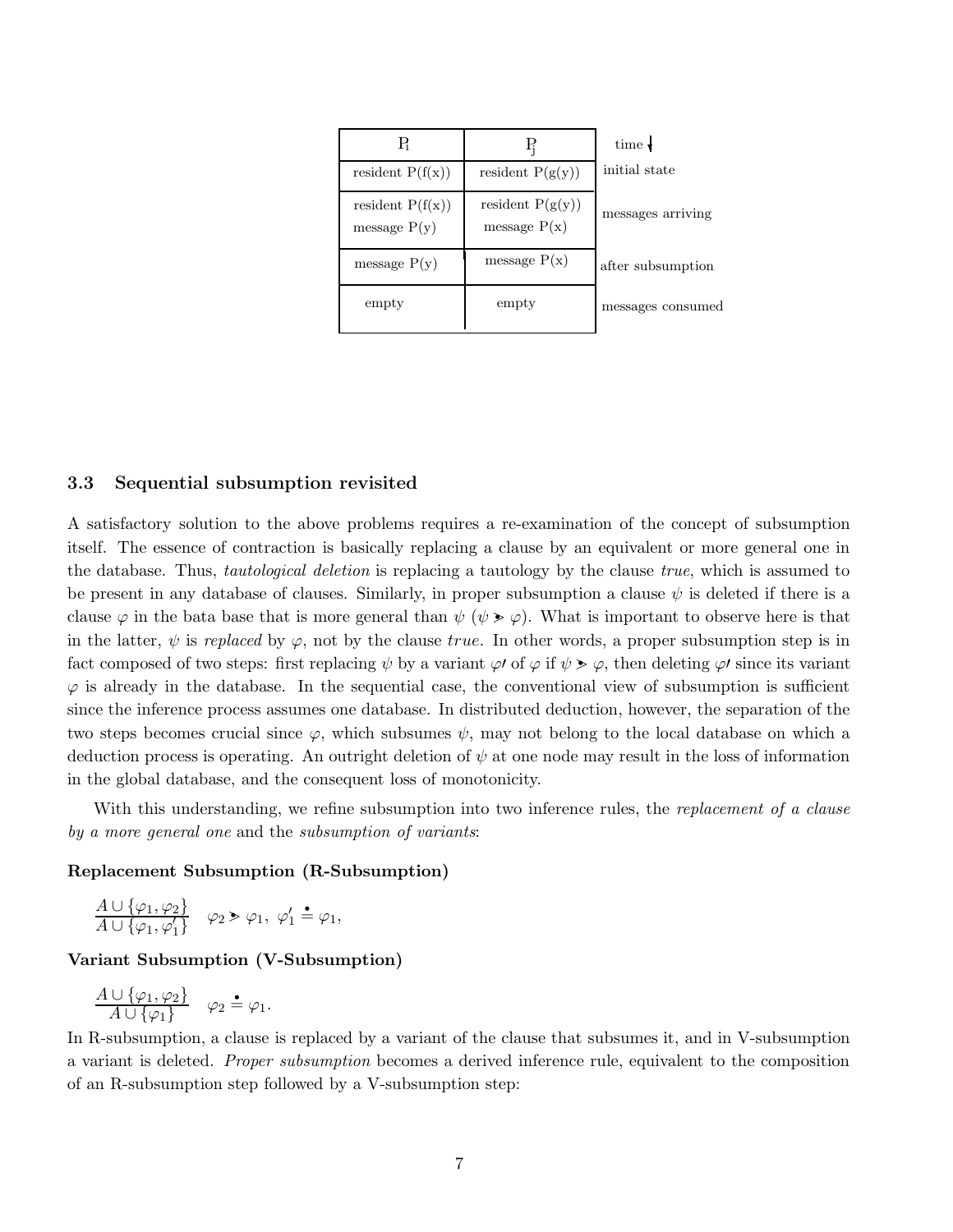Proper Subsumption (P-Subsumption)

$$
\frac{A \cup \{\varphi_1, \varphi_2\}}{A \cup \{\varphi_1, \varphi_1'\}} \varphi_2 \ge \varphi_1, \varphi_1' \stackrel{\bullet}{=} \varphi_1
$$
  

$$
A \cup \{\varphi_1\}
$$
  

$$
\varphi_1' \stackrel{\bullet}{=} \varphi_1
$$

or, in short:

$$
\frac{A \cup \{\varphi_1, \varphi_2\}}{A \cup \{\varphi_1\}} \quad \varphi_2 \ge \varphi_1.
$$

The conventional approach of sorting variants by age to decide which should be deleted can also fit in this framework by refining variant subsumption into

### Ordered Variant Subsumption

$$
\frac{A \cup \{\varphi_1, \varphi_2\}}{A \cup \{\varphi_1\}} \quad \varphi_2 \triangleq \varphi_1, t_2 > t_1,
$$

where  $t_1$  and  $t_2$  are the birth-times of  $\varphi_1$  and  $\varphi_2$  respectively. One can replace V-subsumption by Ordered Vsubsumption and still obtain the same proper subsumption inference rule, because the variant  $\varphi_1'$  $_1'$  resulting from the R-subsumption step conceivably has a greater birth-time than  $\varphi_1$ , which is already in the database.

## 3.4 The inference rules for distributed subsumption

In this section we present distributed versions of the subsumption inference rules. As in the sequential case, distributed proper subsumption is derived as the composition of distributed replacement and variant subsumption rules. If the derivation is sequential, the distributed inference rules reduce to their sequential (ordered) counterparts.

#### 3.4.1 Distributed variant-subsumption

The basic idea is to attach to the clauses some extra information so that well-foundedness can be established, even in the absence of a global clock. Assume that each node has its own clock. We call the local time when a clause  $\varphi$  is produced by an expansion inference step the *inference-time* of  $\varphi$ . When  $\varphi$  settles down as a resident at  $p_i$ , it is assigned the current time of  $p_i$  as its *birth-time*. It is reasonable to assume that no two resident clauses at the same node receive the same birth-time and that no two clauses have the same inference-time at the same node. When an inference message carrying the information about a specific resident is sent to other nodes, it also includes the birth-time of the resident as a time-stamp. The format for an inference message is  $\langle \varphi, p_i, x \rangle$ , where  $p_i$  is the sender and x is the birth-time of  $\varphi$  at  $p_i$ . In addition, the reception-time of an inference message, received at a node  $p_j$ , is defined as the time at  $p_j$ 's clock, when the message is received at  $p_j$ . Any clause that has not yet settled as a resident, such as a raw clause newly generated by an expansion inference, is assumed to have birth-time  $\infty$ .

We can now associate with every clause a measure, that depends on the attributes of the clause and on the node where the clause is being considered.

**Definition 3.1** The measure ds ("distributed subsumption") is defined as follows: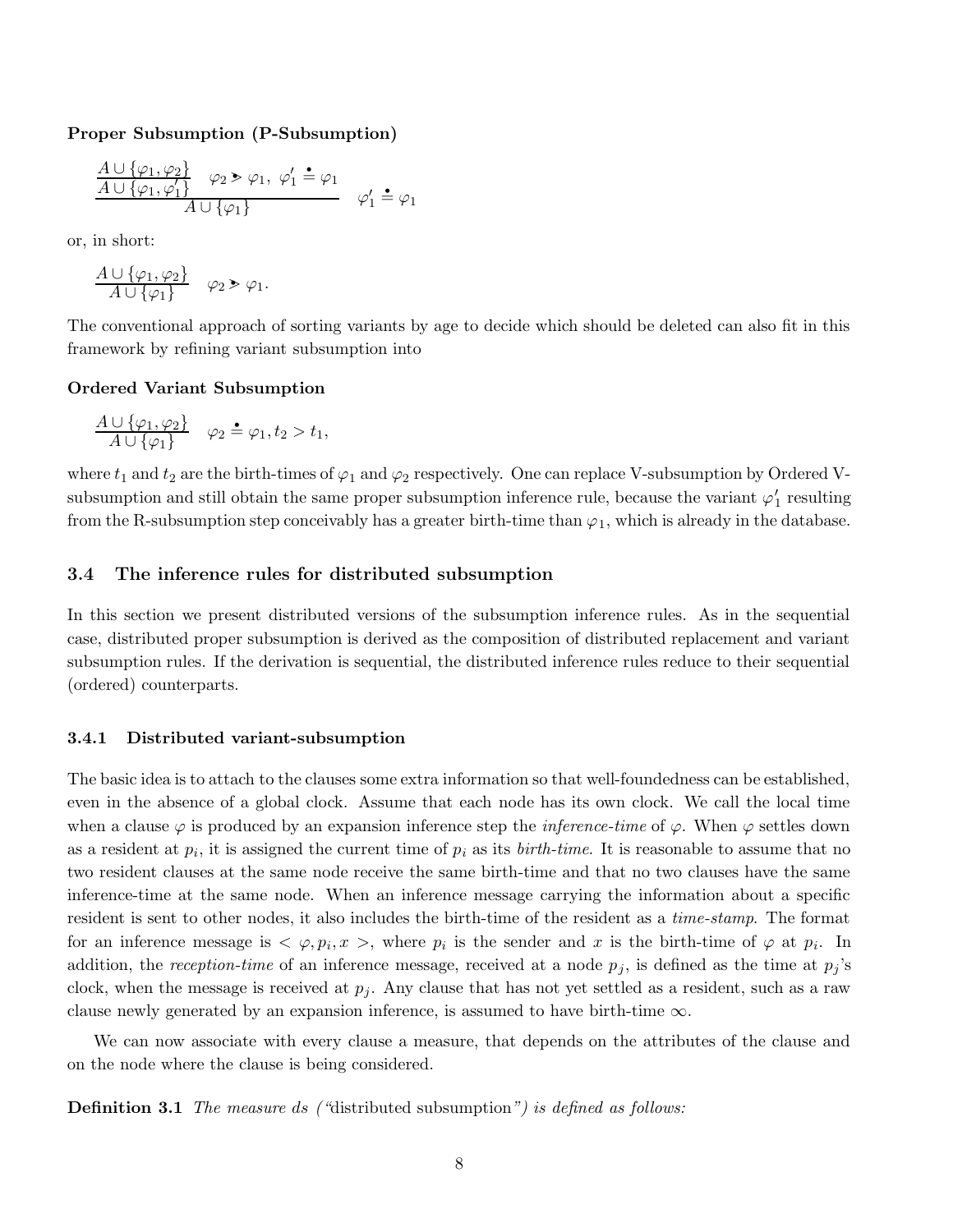- for a resident  $\varphi$  at  $p_k$ , with birth-time t,  $ds(\varphi, k) = (t, k, \square)$ ,
- for an inference message  $\langle \varphi, p_i, x \rangle$  received at node  $p_k$ ,  $ds(\varphi, k) = (x, i, y)$ , where y is its receptiontime at  $p_k$ , and
- for a raw clause  $\varphi$  at  $p_k$ , born at  $p_k$  with inference-time s,  $ds(\varphi, k) = (\infty, s, \square)$ .

Next, we define an ordering to compare clauses based on this measure.

**Definition 3.2** Let > denote the ordering on natural numbers extended with  $\infty$  as the maximal element. Given two clauses  $\varphi$  and  $\psi$  in  $S^k \cup M^k \cup CP^k$  at some node  $p_k$ , the ordering  $\succ_{ds}$  is defined as follows:  $\varphi \succ_{ds} \psi$  if and only if  $ds(\varphi, k) \succ_{dm} ds(\psi, k)$ , where  $\succ_{dm}$  is the threefold lexicographic combination of the ordering >.

Then, we define distributed variant-subsumption as follows.

#### Distributed Variant Subsumption (DV-subsumption):

$$
\frac{A \cup \{\varphi_1, \varphi_2\}}{A \cup \{\varphi_1\}} \quad \varphi_2 \triangleq \varphi_1, \ \varphi_2 \succ_{ds} \varphi_1,
$$

where A is a set of clauses such as the union  $S^k \cup M^k \cup CP^k$  at a node  $p_k$ .

#### 3.4.2 Distributed variant-subsumption: monotonicity and fairness preserved

We consider two variants  $\varphi$  and  $\psi$ . If the two clauses are two residents at the same node  $p_k$ , then the birth-time decides, and the younger resident (the one with larger birth-time) is subsumed. In this way distributed subsumption naturally incorporates the criterion of sorting variants by age used in sequential derivations. If one of the clauses is a raw clause and the other one is either a resident or an inference message, then the raw clause is subsumed, since  $\infty > t$  for all t. If both clauses are raw clauses, they have the same birth-time  $\infty$  and the ordering on the inference-times is used to break the tie. Since raw clauses are local to each node, two raw clauses are guaranteed to have different inference times.

If the two clauses are both inference messages, we compare the time-stamps, so that the treatment of inference messages is consistent with the treatment of residents. But two inference messages may have the same time-stamps, if they are taken from clocks of different nodes. When this happens, we decide based on the second component of the measure ds (i.e., the indices of the nodes). Under certain broadcasting schemes, a node may receive inference messages  $m_1 = \langle \psi, p_k, x \rangle$  and  $m_2 = \langle \psi', p_k, x \rangle$ , originated from the same node  $p_k$  and with the same time-stamp. The two messages originally carried the same clause  $\varphi$ , which has been reduced by contraction to  $\psi$  in  $m_1$  and to  $\psi'$  in  $m_2$ . In this case, the reception-times are compared, and the message received first subsumes the other one.

The last and most interesting case is when one of the variants is an inference message and the other one a resident. We prove that distributed subsumption *deletes exactly one of the two variants*:

**Theorem 3.1** Let variants  $\varphi$  and  $\psi$  be two residents at  $p_i$  and  $p_j$  respectively. Under distributed subsumption, exactly one of them will be subsumed.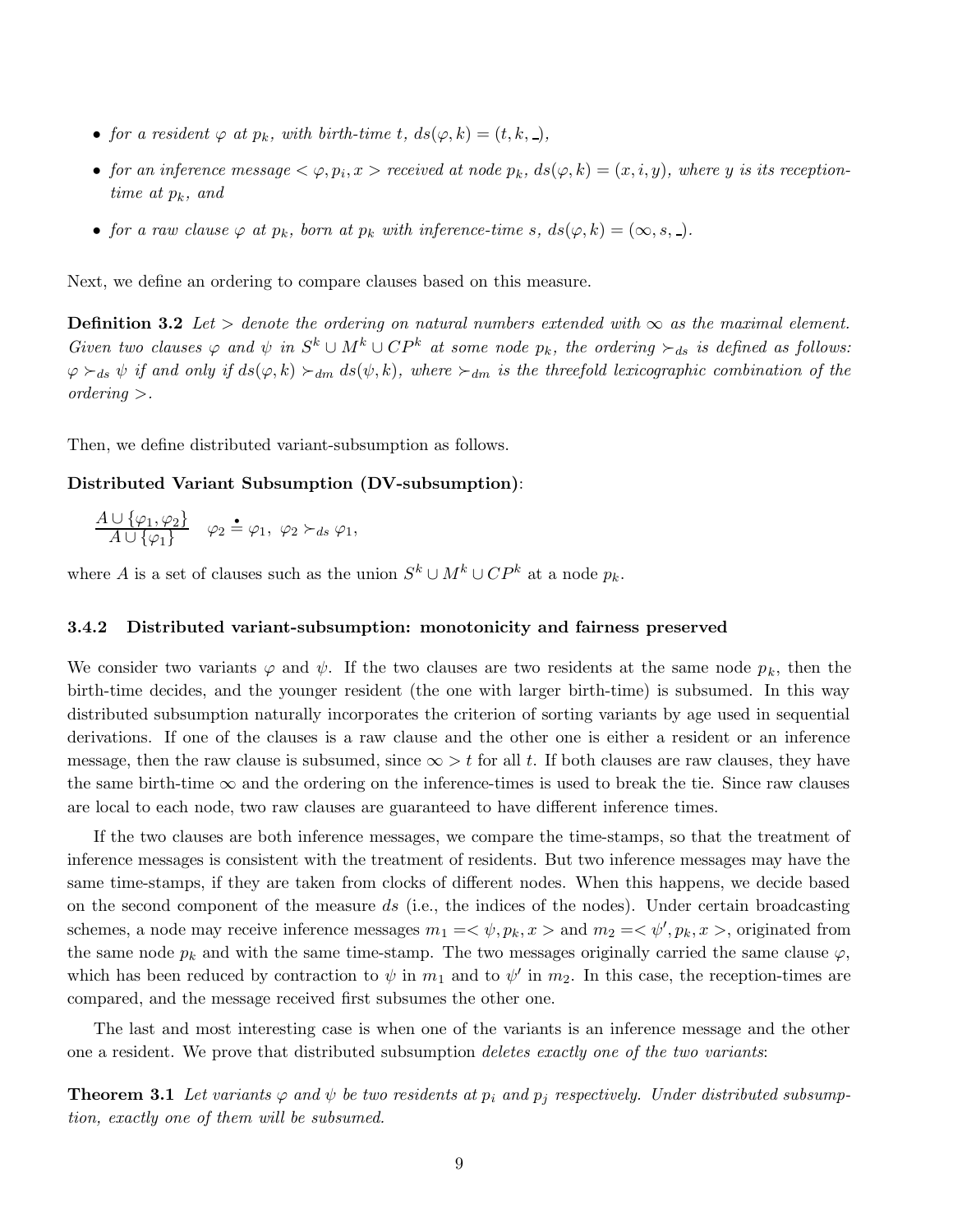*Proof*: Let  $\varphi$  be a resident at  $p_i$  with birth-time  $t_1$  and  $\psi$  be a resident at  $p_j$  with birth-time  $t_2$ , such that  $\varphi$ and  $\psi$  are variants. If  $i = j$  (i.e., the two clauses are residents at the same node), we have  $ds(\varphi, i) = (t_1, i, ...)$ and  $ds(\psi, i) = (t_2, i, ...)$ . Since  $t_1$  and  $t_2$  are taken at the same clock, it is  $t_1 \neq t_2$ . Therefore,  $\varphi$  subsumes  $\psi$  if  $t_1 < t_2$  and  $\psi$  subsumes  $\varphi$  if  $t_2 < t_1$ . If  $i \neq j$ , let  $m_1 = \langle \varphi, p_i, t_1 \rangle$  and  $m_2 = \langle \psi, p_j, t_2 \rangle$  be two inference messages from the two residents:  $m_1$  is received at  $p_j$  at time  $y_1$  of  $p_j$ 's clock, while  $m_2$  is received at  $p_i$  at time  $y_2$  of  $p_i$ 's clock. At  $p_i$ , we have  $ds(\varphi, i) = (t_1, i, \square)$  and  $ds(\psi, i) = (t_2, j, y_2)$ . At  $p_j$ , we have  $ds(\varphi, j) = (t_1, i, y_1)$  and  $ds(\psi, j) = (t_2, j, -)$ . If  $t_2 < t_1$ , then  $\langle \psi, p_j, t_2 \rangle$  subsumes  $\varphi$  at  $p_i$  and  $\psi$  subsumes  $<\varphi, p_i, t_1 > \text{at } p_j$ . If  $t_1 < t_2$ , then  $<\varphi, p_i, t_1 > \text{subsumes } \psi$  at  $p_j$  and  $\varphi$  subsumes  $<\psi, p_j, t_2 > \text{at } p_i$ . In both cases, one and only one of the two residents is deleted. If  $t_1 = t_2$ , the indices i and j are compared. Since  $i \neq j$ , we have either  $i < j$  or  $j < i$ , so that again one and only one of the two residents is deleted.  $\Box$ 

This proves that distributed subsumption does not harm monotonicity by deleting all variants of a clause. Since the ordering  $\succ_{ds}$  is well founded, the violation of fairness showed in Section 3.1 will not happen either.

## 3.4.3 Distributed proper subsumption

Similar to the sequential case, distributed replacement subsumption replaces a clause by a variant of a more general clause at a local node. Furthermore, since the data involved include more than just the clauses themselves, other information such as birth-time and inference-time also needs to be updated.

#### Distributed Replacement Subsumption (DR-Subsumption)

$$
\frac{A \cup \{\varphi_1, \varphi_2\}}{A \cup \{\varphi_1, \varphi_1'\}} \quad \varphi_2 \ge \varphi_1, \ \varphi_1' \stackrel{\bullet}{=} \varphi_1.
$$

Let z be the time of  $p_k$ 's clock when the step is performed.

- If  $\varphi_2$  is a resident with birth-time  $t, \langle \varphi_2, t \rangle \in S_k$ , it is replaced by  $\langle \varphi_1 \rangle$  $S_1, z \geq \in S_k$  with  $ds(\varphi_1')$  $'_{1},k) =$  $(z, k, \square)$ . Furthermore, if  $\varphi_1$  is an inference message  $\langle \varphi_1, p_i, x \rangle \in M^k$ , then its time-stamp is reset to  $\infty$ , that is, we update it into  $\lt \varphi_1, p_i, \infty \gt \in M^k$ .
- If  $\varphi_2$  is an inference message  $\langle \varphi_2, p_i, x \rangle \in M^k$ , then it is replaced by  $\langle \varphi'_1 \rangle$  $'_{1}, p_{i}, z \geq \in M^{k}$ . The reception-time of  $< \varphi_1'$  $y_1, p_i, z >$  at  $p_k$  is also updated to z, so that  $ds(\varphi_1')$  $'_{1},k) = (z, k, z).$
- If  $\varphi_2$  is a raw clause with inference-time  $s, \langle \varphi_2, s \rangle \in CP_k$ , it is replaced by  $\langle \varphi_1 \rangle$  $Z_1, z \geq C P_k$  with  $ds(\varphi_1'$  $'_{1},k) = (\infty, k, -).$

Distributed proper subsumption is the composition of DR-subsumption and DV-subsumption:

#### Distributed Proper Subsumption (DP-Subsumption)

$$
\frac{A \cup \{\varphi_1, \varphi_2\}}{A \cup \{\varphi_1, \varphi_1'\}} \varphi_2 \triangleright \varphi_1, \varphi_1' \triangleq \varphi_1
$$
  
 
$$
\varphi_1'' \text{ is } \varphi_1 \text{ if } \varphi_1' \succ_{ds} \varphi_1, \varphi_1'' \text{ is } \varphi_1' \text{ if } \varphi_1 \succ_{ds} \varphi_1'.
$$

The distributed proper subsumption rule needs to fulfill two requirements: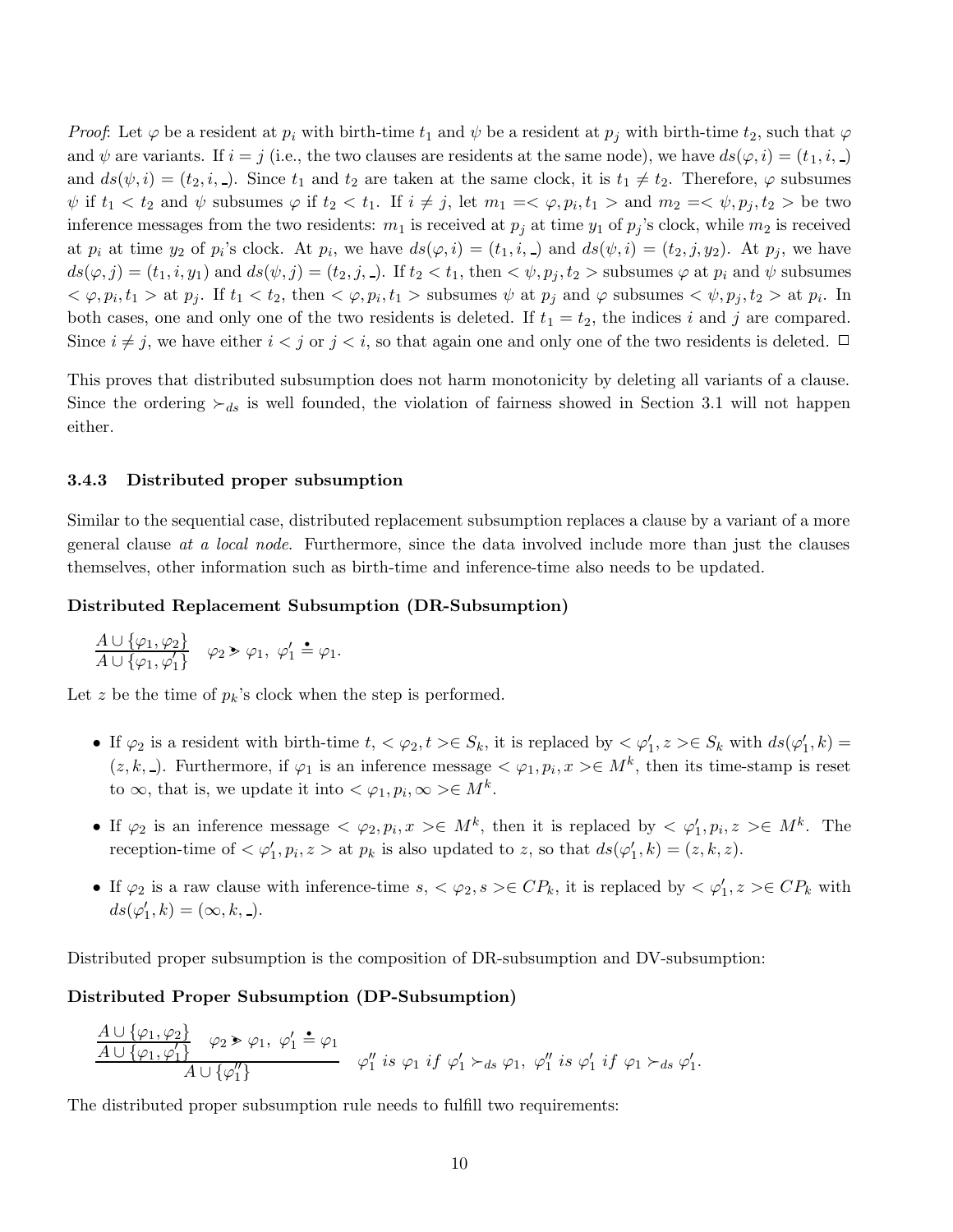- 1. Noting that the DR-rule may create copies of the same variant (e.g.  $\varphi_1$  and  $\varphi_1'$  $'_{1}$ ), the DP-rule must ensure that either  $\varphi'_1 \succ_{ds} \varphi_1$  or  $\varphi_1 \succ_{ds} \varphi'_1$ 1 is true. This will not only secure fairness, but also guarantee maximal removal of redundancy.
- 2. If  $\varphi_2$  in the above inference step is a resident at  $p_k$ , then the resulting clause  $\varphi_1''$  must also be a resident at  $p_k$ . This results in the preservation of monotonicity.

To demonstrate that DP-subsumption indeed satisfies these conditions, we analyze each case based on the type of the clauses:

- $\varphi_2$  was a resident and thus  $\varphi_1'$  $y'_1$  is a resident  $<\varphi'_1$  $z'_{1}, z > \in S_{k}$ 
	- if  $\varphi_1$  is also a resident at  $p_k$ ,  $\varphi'_1$  $\frac{1}{1}$  is deleted, because its birth-time z is more recent than the birth-time of  $\varphi_1$ ; (thus,  $\varphi_1''$  $\frac{\pi}{1}$  is  $\varphi_1$ , which is already a resident)
	- if  $\varphi_1$  is an inference message received at  $p_k$ ,  $\varphi_1$  is deleted, because its time-stamp has been reset by the DR-subsumption step to  $\infty$ ; (thus,  $\varphi_1''$  $''_1$  is  $\varphi_1$  $\prime$ )
	- if  $\varphi_1$  is a raw clause,  $\varphi_1$  is deleted, because its birth-time is  $\infty$ , which is greater than z (thus,  $\varphi_1''$  $''_1$  is  $\varphi_1$ *l*).
- $\varphi_2$  was an inference message  $\langle \varphi_2, p_i, x \rangle \in M^k$ , and thus  $\varphi_1$  $y'_1$  is an inference message  $<\varphi'_1$  $'_{1}, p_{i}, z > \in$  $M^k$  with reception-time also equal to z:
	- $-$  if  $\varphi_1$  is a resident at  $p_k, \varphi_1'$  $\frac{1}{1}$  is deleted, because its time-stamp z is more recent than the birth-time of  $\varphi_1$ ;
	- if  $\varphi_1$  is another inference message received at  $p_k$ , their measures are compared and one of them will be deleted, as explained above, when discussing DV-subsumption;
	- if  $\varphi_1$  is a raw clause,  $\varphi_1$  is deleted, because its birth-time is  $\infty$ , which is greater than z.
- $\varphi_2$  was a raw clause, and thus  $\varphi_1'$  $\frac{1}{1}$  is a raw clause with birth-time  $\infty$  and inference-time z:
	- if  $\varphi_1$  is a resident at  $p_k$  or an inference message received at  $p_k$ ,  $\varphi'_1$  $\frac{1}{1}$  is deleted, because its birth-time is  $\infty$ ;
	- if  $\varphi_1$  is another raw clause,  $\varphi_1'$  $i<sub>1</sub>$  is deleted, because its inference-time z is more recent than the inference-time of  $\varphi_1$ .

It follows that the definition of DP-subsumption can be rewritten as follows:

## Distributed Proper Subsumption (DP-Subsumption)

$$
\frac{A\cup\{\varphi_1,\varphi_2\}}{A\cup\{\varphi'_1\}} \quad \varphi_2 \ge \varphi_1, \ \varphi'_1 \triangleq \varphi_1, \ \ if \ \varphi_2 \in S^k, \ then \ \varphi'_1 \in S^k.
$$

Finally, we define Distributed subsumption:

**Definition 3.3** Given two clauses (or equations)  $\varphi$  and  $\psi$  in  $S^k \cup M^k \cup CP^k$  at some node  $p_k$ , Dsubsumption is DV-subsumption, if  $\varphi \triangleq \psi$ , DP-subsumption, if  $\varphi \triangleright \psi$  (or  $\varphi \triangleright \psi$ ).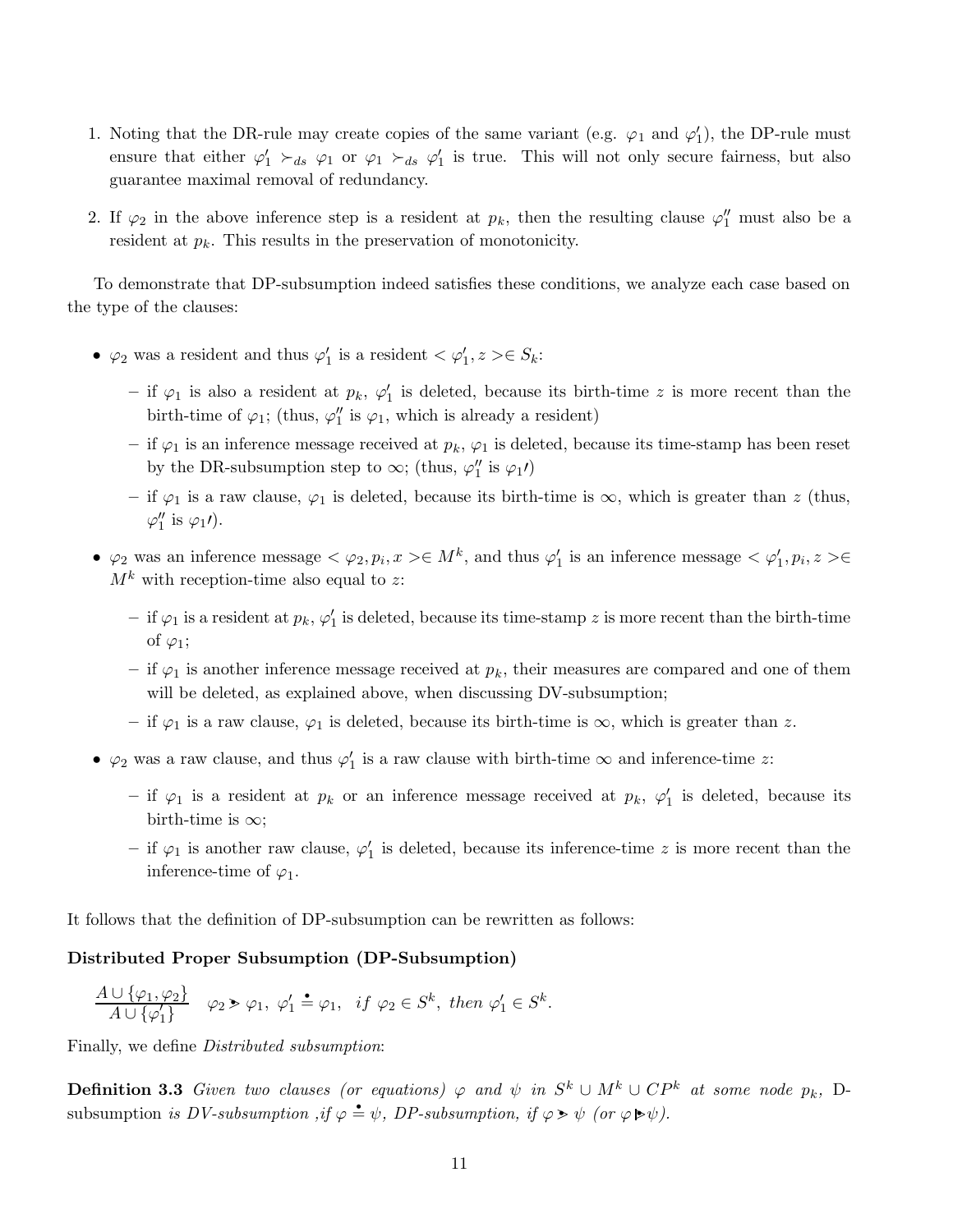#### 3.4.4 Distributed proper subsumption: monotonicity preserved

We consider now the problem with monotonicity resulting from proper subsumption of residents by inference messages (see Section 3.2). When an incoming inference message properly subsumes a resident, DP-subsumption prescribes replacing the resident by a variant of the message and deleting the message. Therefore, no resident is lost, but rather is replaced by a more general clause. For instance, in the example given in Section 3.2, the sequence of events becomes the following:

| R                                    | Ę                                    | time.                                    |
|--------------------------------------|--------------------------------------|------------------------------------------|
| resident $P(f(x))$                   | resident $P(g(y))$                   | initial state                            |
| resident $P(f(x))$<br>message $P(y)$ | resident $P(g(y))$<br>message $P(x)$ | messages arriving                        |
| resident $P(y')$                     | resident $P(x')$                     | after distributed<br>proper subsumption  |
|                                      | .                                    | later                                    |
| resident $P(y')$<br>message $P(x')$  | resident $P(x')$<br>message $P(y')$  | messages arriving                        |
| resident $P(y')$                     | empty                                | after distributed<br>variant subsumption |

The distributed scenario shows very effectively why viewing proper subsumption as replacement is preferable to viewing subsumption as deletion. Operationally, node  $p_i$  should not simply delete  $P(f(x))$ upon receipt of  $P(y)$ , because  $p_i$  has not sufficient knowledge of the derivations at other nodes to establish that  $P(y)$  is stored somewhere else. Conceptually, node  $p_i$  should not delete  $P(f(x))$ , because  $P(f(x))$  is not trivially true. Rather, node  $p_i$  replaces  $P(f(x))$  by  $P(y')$ , because  $P(y)$  is more general than  $P(f(x))$ . Replacement-subsumption captures this concept. Also, our view of a proper subsumption step as the composition of a replacement-subsumption step and a variant-subsumption step appears very natural in the distributed context. Indeed, in the above example, global proper subsumption is achieved through two stages: at a first stage,  $P(f(x))$  and  $P(g(y))$  are replaced by  $P(y')$  and  $P(x')$ , then, one of  $P(x')$  and  $P(y')$ is deleted. In the sequential case, it is not possible to appreciate the difference between proper subsumption as atomic deletion and proper subsumption as composition of replacement and deletion of a variant. In the distributed case, the difference is striking. Proper subsumption as atomic deletion violates monotonicity, whereas proper subsumption as composition does not, and it mimics effectively the interaction of remote residents through messages.

## 4 Discussion

The main obstacle with treating subsumption in sequential theorem proving is that subsumption of variants may destroy desirable properties such as fairness (and consequently completeness). In this paper we showed that in distributed deduction, subsumption can also destroy monotonicity, a dual property of soundness, and we provided a solution to these problems.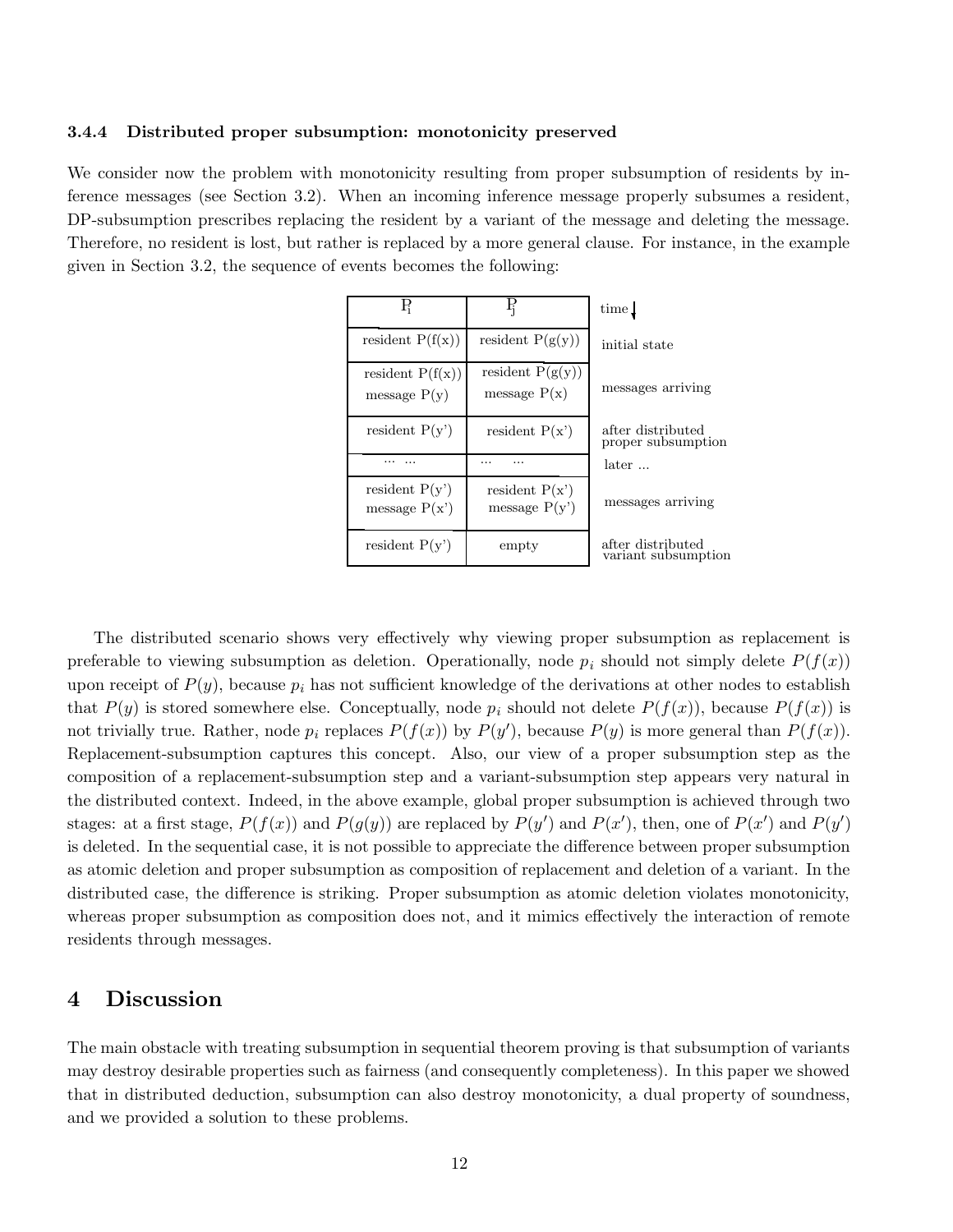In a distributed environment, the additional troubles come from exchanging information through messages. We showed that in such a context, even proper subsumption may harm the monotonicity of a distributed derivation. Observation of this surprising phenomenon led us to rethink the meaning of the subsumption inference rule. We reasoned that subsumption is replacement of a clause by a more general one, rather than mere deletion of the less general clause. We distinguished between replacement-subsumption and variant-subsumption, and derived proper subsumption as their composition. We extended this threerules framework to the distributed case and defined an inference rule of distributed subsumption which embeds distributed variant-subsumption and distributed proper subsumption as subcases. We proved that distributed subsumption has all the desirable properties: it prevents both the violations to monotonicity and the problems with subsumption between variants. Distributed subsumption has been implemented in our distributed prover Aquarius [3, 4].

Depending on the approaches and architectures, the problems of subsumption may arise with different gravity. In the following we briefly outline alternative scenarios.

The violations of monotonicity by proper subsumption may happen in any context where contraction steps and communication steps are interleaved. Specifically, an inference message  $\varphi$  originated at node  $p_i$ , is reduced to  $\psi$  at an intermediate node  $p_k$  and then  $\psi$  subsumes a resident  $\psi'$  at node  $p_j$ . It is not necessarily the case that  $k \neq j$ , that is, the simplification step may be applied at the receiver before the subsumption step. Thus, the problem with proper subsumption arises even if the message-passing scheme guarantees that a message issued by a node reaches all the other nodes in one hop, with no intermediate nodes. Our treatment covers this special case also.

In [3], we have considered also variants of the Clause-Diffusion methodology, where each node saves the inference messages it receives in a so-called localized image set. Under such provision, subsumption through messages, including subsumption of variants, does not destroy monotonicity. However, saving received messages is not per se a solution to the subsumption problem. When a message  $\psi$  from  $p_i$  is stored in the localized image set at node  $p_k$ ,  $\psi$  is listed as a clause belonging to  $p_i$ . In the Clause-Diffusion methodology, preserving the ownership of the clauses is important to partition effectively the search space:  $p_k$  is not responsible for inference steps on  $\psi$  which pertain to its owner  $p_i$ . If all the variants of  $\psi$  that are stored as residents are deleted by uncontrolled subsumption, while  $\psi$  is saved as a message, monotonicity is not violated, but fairness may be violated: the message  $\psi$  will not be subject to all the inference steps, in particular expansion steps, which would be performed on  $\psi$  as a resident. Since these steps may be necessary to find a proof, the fairness of the strategy is thwarted. Distributed subumption provides a clean solution at the inference level, which is independent of specific assumptions about the treatement of messages.

Finally, in a purely shared memory approach, there is just one database, since all the clauses are held in the shared memory. Each deduction process has direct access to the entire database. In this respect, parallel deduction in shared memory is much closer to sequential deduction than distributed deduction. Indeed, the problem with proper subsumption as deletion may not arise in shared memory, because of the absence of messages. Even the problem with subsumption of variants may not occur, because shared memory may force the sequentialization of certain steps that are concurrent in a distributed environment. The following example illustrates this point. Let  $\psi$  and  $\varphi$  be variants. Then the step " $\psi$  subsumes  $\varphi$ " needs write-access to  $\varphi$  and read-access to  $\psi$ , while the step " $\varphi$  subsumes  $\psi$ " needs write-access to  $\psi$  and readaccess to  $\varphi$ . The two steps are in read-write conflict on both premises. If the clauses are stored in a shared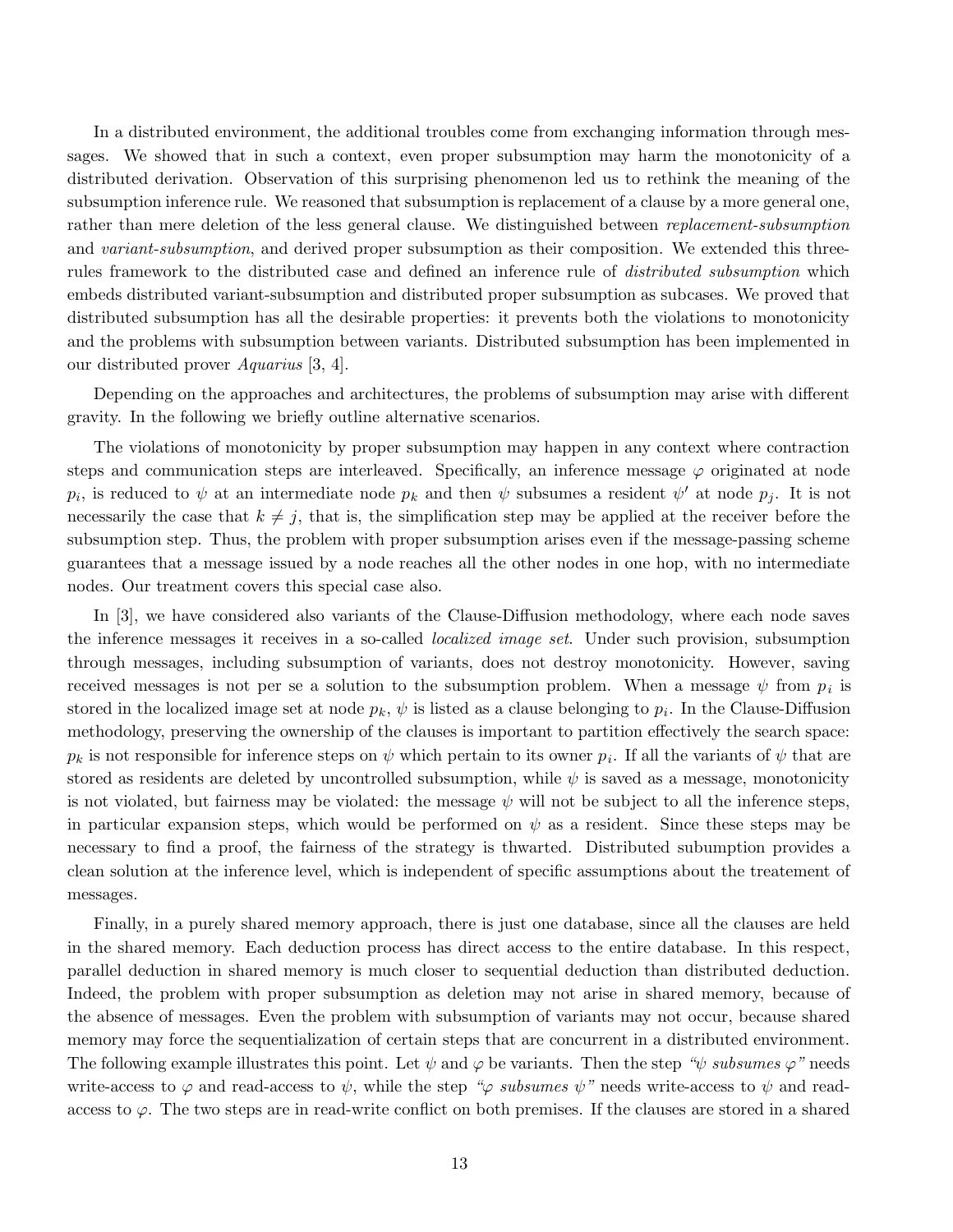memory that does not allow two concurrent processes to have read-access and write-access respectively to a same clause, the two steps cannot be executed concurrently. Although the shared-memory approach may avoid the monotonicity problems encountered in its distributed counterpart, this is mainly due to the sequentialization of contraction steps imposed by the restrictions of shared memory. Since contraction inferences are usually performed in abundance, sequentializing them may cause a serious bottleneck. In a distributed environment, on the other hand, such a bottleneck does not occur, and one can realize a larger degree of concurrency.

In this paper we focused on how to apply subsumption in distributed derivations *correctly*, that is, preserving fairness, thus completeness, and monotonicity. Once correctness is ensured, the question is the effectiveness of distributed subsumption in containing the generation and diffusion of subsumable clauses. Our first basic choice in approaching this problem is to use contraction-based strategies, that is strategies where contraction rules have higher priority than expansion rules. For instance, a subsumable clause will be subsumed before it can be used as a parent in resolution. However, in distributed deduction the priority of contraction steps can be enforced strictly only within the local database of each node: a node may use a clause for resolution without knowing that it can be subsumed by a clause at another node. Therefore, we also give higher priority to communication steps than expansion steps, so that the subsumer from the other node may arrive early enough to prevent the unwanted expansion step. While giving high priority to communication steps generally helps, it does not guarantee that subsumption will occur before resolution: inference steps are typically faster than communication steps, and, more important, the asynchronous nature of our approach to distributed deduction makes it impossible to guarantee a specific order of the steps.

The effective application of distributed subsumption is part of the general issue of *distributed global* contraction [3], that is, contraction (e.g., subsumption or normalization) with respect to a global distributed database. Distributed global contraction is critical in distributed deduction, because concurrent deductive processes have obviously the power of generating many redundant clauses (e.g., duplicates and subsumable clauses). In [3], we proposed several schemes for distributed global contraction, mechanisms that enable each node to use subsumers and simplifiers resident at other nodes. The above-mentioned provision of saving received inference messages in "localized image sets" is part of some of these schemes: on top of its residents, each node may use the saved inference messages as "global" simplifiers. This raises in turn other problems, such as how to keep these global simplifiers normalized. We refer to [3, 4] for a full account of these schemes and their implementation. The efficient realization of distributed global contraction, however, is still largely a challenge for current and future work.

## References

- [1] S.Anantharaman and J.Hsiang, Automated Proofs of the Moufang Identities in Alternative Rings, Journal of Automated Reasoning, Vol. 6, No. 1, 76–109, 1990.
- [2] L.Bachmair and H.Ganzinger, Completion of First-Order Clauses with Equality by Strict Superposition, in M.Okada and S.Kaplan (eds.), Proceedings of the Second International Workshop on Conditional and Typed Term Rewriting Systems, Montréal, Canada, June 1990, Springer Verlag, Lecture Notes in Computer Science 516, 162–180, 1991.